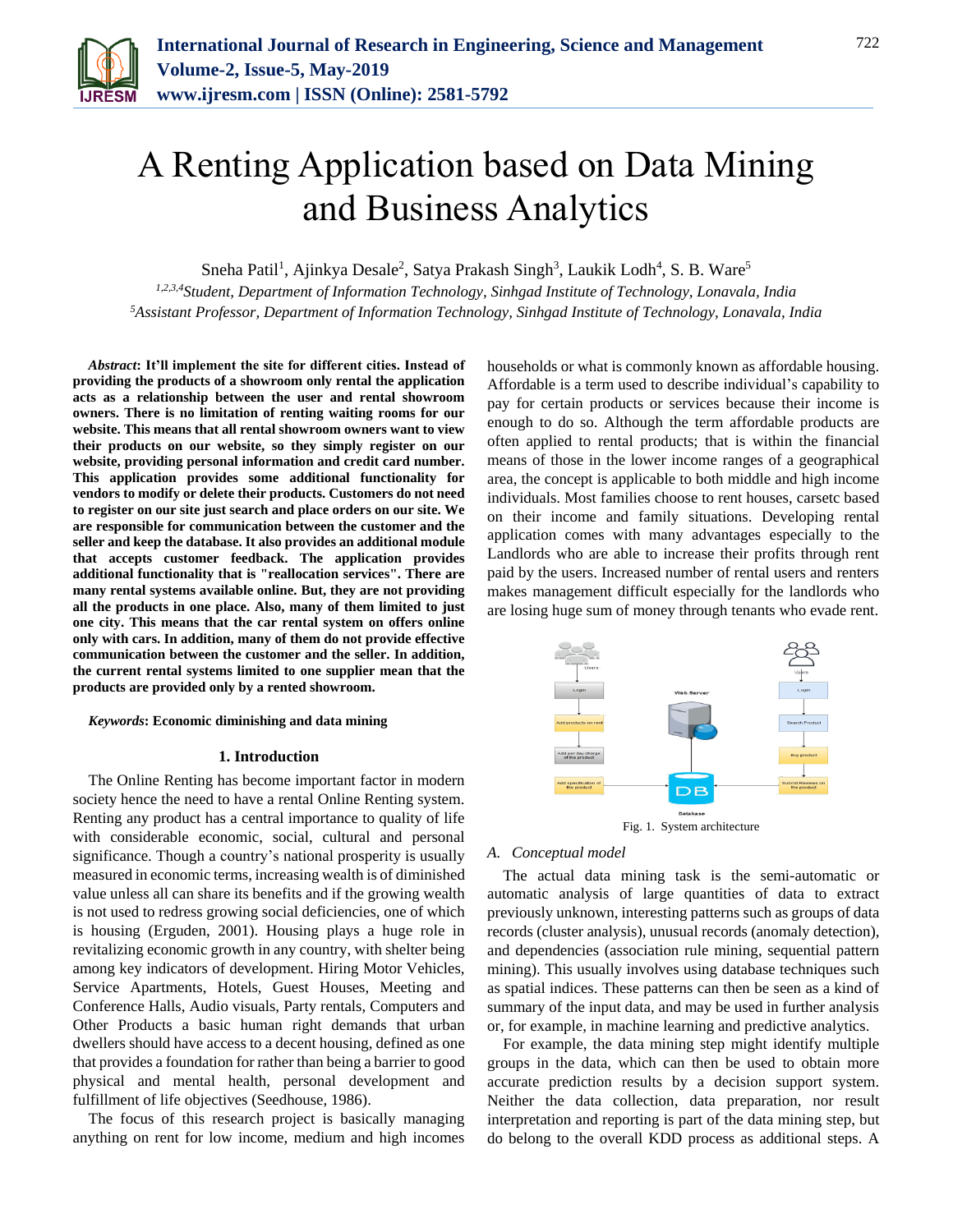

servlet is a Java class that runs in a Java-enabled server. An HTTP servlet is a special type of servlet that handles an HTTP request and provides an HTTP response, usually in the form of an HTML page. The most common use of WebLogic HTTP Servlets is to create interactive applications using standard Web browsers for the client-side presentation while WebLogic Server handles the business logic as a server-side process. WebLogic HTTP servlets can access databases, Enterprise JavaBeans, messaging APIs, HTTP sessions, and other facilities of WebLogic Server.

## **2. Literature survey**

- 1. Key Technologies for Security Enhancing of Payment Gateway Author name: Xuewang Zhang, Linlin Wang The
- 2. secure payment gateway is necessary for ensuring the devel-opment of E-commerce. The breaking down of hash algorithm of MD5 and the like have imposed great potential security hazard on payment gateway.
- 3. International Rental Housing Policies Author name: Xuewang Zhang, Linlin Wang, In recent years, the stock of rental housing in Canada has decreased as purpose-built rental starts have slowed and existing stock has been converted from rental to ownership. The objectives of this research project were to compare the Canadian rental market to those in other countries, and to explore the private rental housing programs and initiatives adopted in other countries.
- 4. Business Intelligence/Data Analytics for Online Fashion Store Author name: YashVira, Mitesh Vishwasrao An optimized web application that adheres to the manifold needs of customers of a fashion wear company (provided with a customizable catalogue for wholesale as well as retail customer). Being able to survive in times of highly competitive markets.

## **3. Our approach**

## *A. Technical approach*

Data mining process is the discovery through large data sets of patterns, relationships and insights that guide enterprises measuring and managing where they are and predicting where they will be in the future.

- 1. *Business understanding:* First, it is required to understand business objectives clearly and find out what are the business's needs. Next, assess the current situation by finding the resources, assumptions, constraints and other important factors which should be considered.
- 2. *Data understanding:* The data understanding phase starts with initial data collection, which is collected from available data sources, to help get familiar with the data. Some important activities must be performed including data load and data integration in order to

make the data collection successfully.

3. Data preparation: The data preparation typically consumes about 90.



- 4. *Modeling:* First, modeling techniques have to be selected to be used for the prepared data set. Next, the test scenario must be generated to validate the quality and validity of the model. Then, one or more models are created on the prepared data set. Finally, models need to be assessed carefully involving stakeholders to make sure that created models are met business initiatives.
- 5. *Evaluation:* In the evaluation phase, the model results must be evaluated in the context of business objectives in the first phase. In this phase, new business requirements may be raised due to the new patterns that have been discovered in the model results or from other factors.
- 6. *Deployment:* The knowledge or information, which is gained through data mining process, needs to be presented in such a way that stakeholders can use it when they want it. Based on the business requirements, the deployment phase could be as simple as creating a report or as complex as a repeatable data mining process across the organization. In the deployment phase, the plans for deployment, maintenance, and monitoring have to be created for implementation and also future supports.

Data mining is the process of discovering patterns in large data sets involving methods at the intersection of machine learning, statistics, and database systems. Data mining is an interdisciplinary subfield of computer science and statistics with an overall goal to extract information (with intelligent methods) from a data set and transform the information into a comprehensible structure for further use. Data mining is the analysis step of the "knowledge discovery in databases" process, or KDD. Aside from the raw analysis step, it also involves database and data management aspects, data preprocessing, model and inference considerations, interestingness metrics, complexity considerations, post-processing of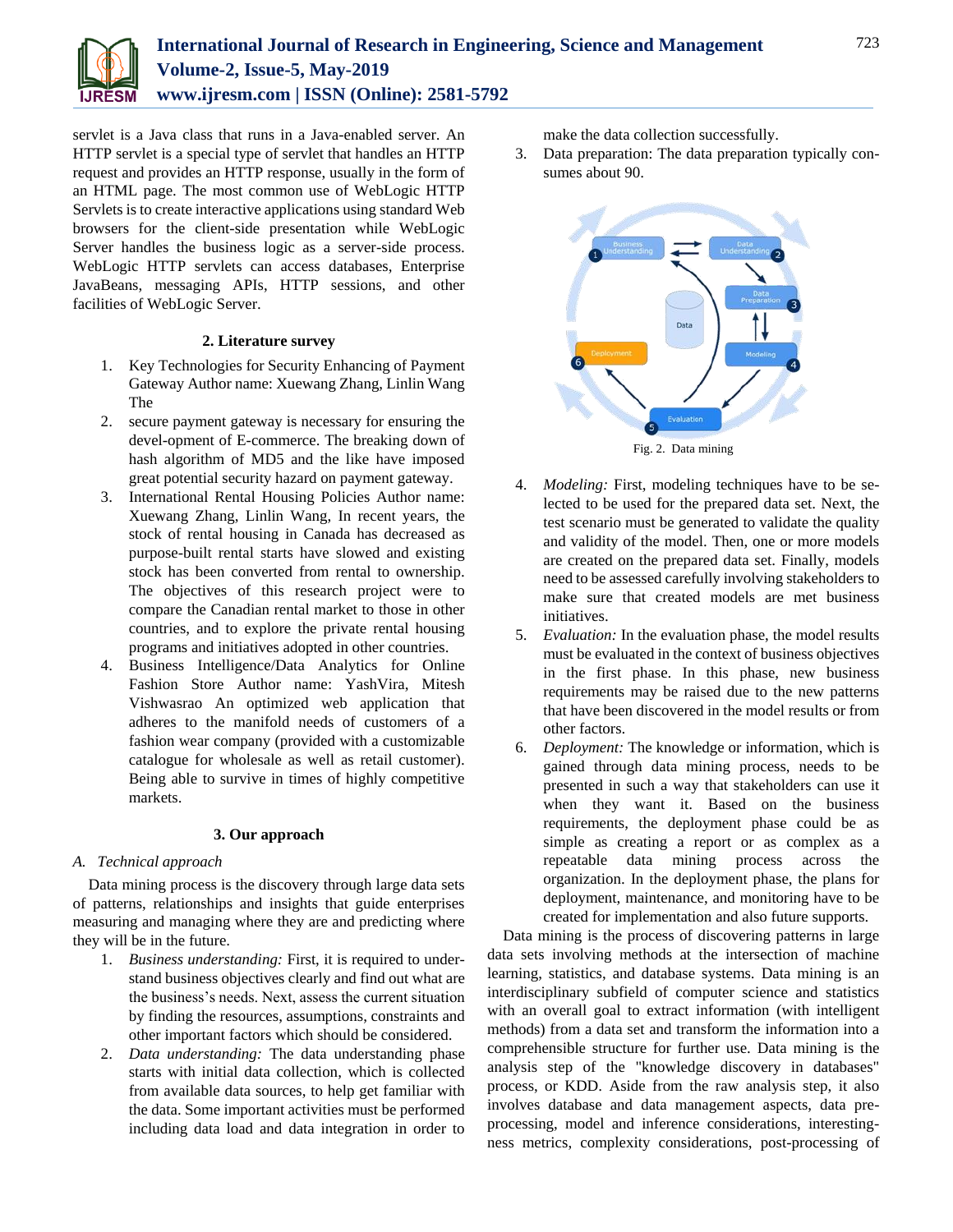

discovered structures, visualization, and online updating. The difference between data analysis and data mining is that data analysis is used to test models and hypotheses on the dataset, e.g., analyzing the effectiveness of a marketing campaign, regardless of the amount of data; in contrast, data mining uses machine-learning and statistical models to uncover clandestine or hidden patterns in a large volume of data.

The term "data mining" is in fact a misnomer, because the goal is the extraction of patterns and knowledge from large amounts of data, not the extraction (mining) of data itself. It also is a buzzword and is frequently applied to any form of largescale data or information processing (collection, extraction, warehousing, analysis, and statistics) as well as any application of computer decision support system, including artificial intelligence (e.g., machine learning) and business intelligence. The book Data mining: Practical machine learning tools and techniques with Java (which covers mostly machine learning material) was originally to be named just Practical machine learning, and the term data mining was only added for marketing reasons. Often the more general terms (large scale) data analysis and analytics  $-$  or, when referring to actual methods, artificial intelligence and machine learning – are more appropriate.

The actual data mining task is the semi-automatic or automatic analysis of large quantities of data to extract previously unknown, interesting patterns such as groups of data records (cluster analysis), unusual records (anomaly detection), and dependencies (association rule mining, sequential pattern mining). This usually involves using database techniques such as spatial indices. These patterns can then be seen as a kind of summary of the input data, and may be used in further analysis or, for example, in machine learning and predictive analytics. For example, the data mining step might identify multiple groups in the data, which can then be used to obtain more accurate prediction results by a decision support system. Neither the data collection, data preparation, nor result interpretation and reporting is part of the data mining step, but do belong to the overall KDD process as additional steps [7].

Given a unit sphere, a "triangle" on the surface of the sphere is defined by the great circles connecting three points u, v, and w on the sphere. If the lengths of these three sides are alpha (from u to v), b (from u to w), and c (from v to w), and the angle of the corner opposite c is C, then the law of haversines states [6]:

hav  $(c) =$  hav  $(a \ b) + \sin(a) \sin(b)$  hav  $(C)$ . Since this is a unit sphere, the lengths a, b, and c are simply equal to the angles (in radians) subtended by those sides from the center of the sphere (for a non-unit sphere, each of these code can be inserted in HTML/ XML pages or both. JSP is first converted into servlet by JSP container before processing the client's request. arc lengths is equal to its central angle multiplied by the radius R of the sphere). In order to obtain the haversine formula of the previous section from this law, one simply considers the special case where u is the north pole, while v and w are the two points

whose separation d is to be determined. In that case, a and b are 2 1 , 2 2 '1; 2 2 '1; 2 (i:e:; co latitudes)[6]:

To derive the law of haversines, one starts with the spherical law of cosines:

 $cos (c) = cos (a) cos (b) + sin (a) sin (b) cos (C)$ 



## *B. Theoretical approach*

Tomcat is an application server from the Apache Software Foundation that executes Java servlets and renders Web pages that include Java Server Page coding. Described as a "reference implementation" of the Java Servlet and the Java Server Page specifications, Tomcat is the result of an open collaboration of developers and is available from the Apache Web site in both binary and source versions. Tomcat can be used as either a standalone product with its own internal Web server or together with other Web servers, including Apache, Netscape Enterprise Server, Microsoft Internet Information Server (IIS), and Microsoft Personal Web Server. Tomcat requires a Java Runtime Enterprise Environment that conforms to JRE 1.1 or later. It stands for Java Server Pages. It is a server side technology. It is used for creating web application. It is used to create dynamic web content. In this JSP tags are used to insert JAVA code into HTML pages. It is an advanced version of Servlet Technology. It is a Web based technology helps us to create dynamic and platform independent web pages. In this, Java code can be inserted in HTML/ XML pages or both. JSP is first converted into servlet by JSP container before processing the client's request.



Fig. 4. Java based web application